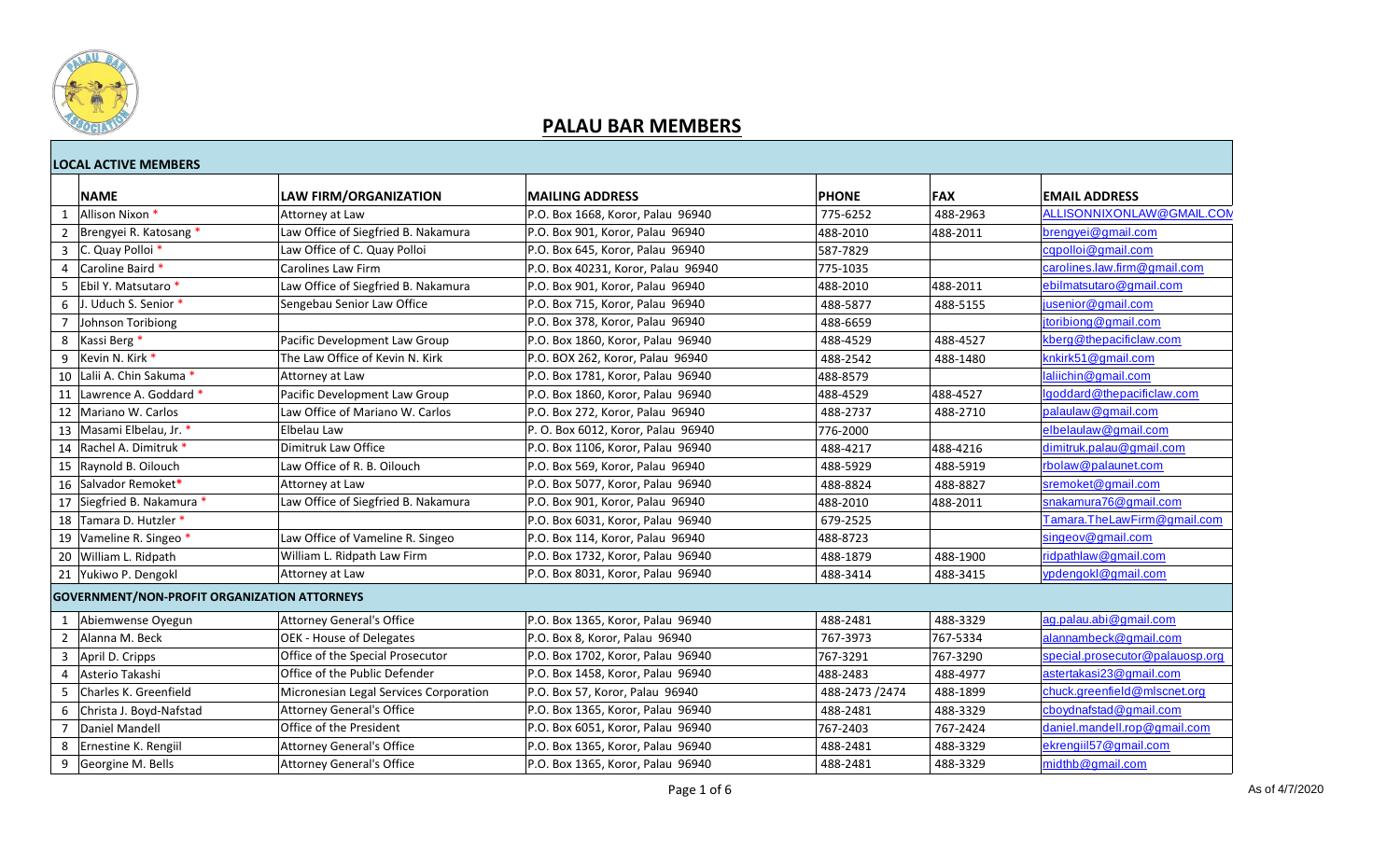

|                | 10 James E. Hollman              | Koror State Government                        | P.O. Box 116, Koror, Palau 96940                    | 488-2439           | 488-2860          | jhollman@hotmail.com              |
|----------------|----------------------------------|-----------------------------------------------|-----------------------------------------------------|--------------------|-------------------|-----------------------------------|
|                |                                  |                                               |                                                     |                    |                   | assistant.special.prosecutor@pala |
|                | 11 Jacob Gordin                  | Office of the Special Prosecutor              | P.O. Box 1702, Koror, Palau 96940                   | 767-3291           | 767-3290          | uosp.org                          |
| 12             | James J. Hanley                  | Office of the Public Defender                 | P.O. Box 1458, Koror, Palau 96940                   | 488-2483           | 488-4977          | hanleylaw@hotmail.com             |
|                | 13 James W. Kennedy *            | Koror State Legislature                       | P.O. Box 116, Koror, Palau 96940                    | 488-3655           | 488-8560          | jameswkennedy1988@gmail.com       |
|                | 14 John Austin Gaylord           | Office of the President                       | P.O. Box 6051, Koror, Palau 96940                   | 767-2403           | 767-2424          | john.a.gaylord@gmail.com          |
|                | 15   Kena N. Njoya               | Micronesian Legal Services Corporation        | P.O. Box 57, Koror, Palau 96940                     | 488-2473 /2474     | 488-1899          | kena.njoya@mlscnet.org            |
|                | 16 Laisani N. Tabuakuro          | <b>Attorney General's Office</b>              | P.O. Box 1365, Koror, Palau 96940                   | 488-2481           | 488-3329          | laisani.tabuakuro@gmail.com       |
| 17             | Mark P. Doran                    |                                               | P.O. Box 3084, Koror, Palau 96940                   | 488-2439           | 488-2860          | mark@kororstategov.com            |
| 18             | Matthew J. Rippentrop            | OEK - House of Delegates                      | P.O. Box 8, Koror, Palau 96940                      | 767-3973           | 767-5334          | mrippentrop@live.com              |
|                | 19 Michael E. Crane *            | Koror State Public Lands Authority            | P.O Box 116, Koror, Palau 96940                     | 488-2577           | 488-6568          | MichaelEdwardCrane@gmail.com      |
|                | 20 Nelson J. Werner              | Financial Intelligence Unit                   | P.O. Box 10243, Koror, Palau 96940                  | 488-5080           | 488-3564          | werner.nelson@yahoo.com           |
|                | 21 Orion T. Cruz                 | <b>Attorney General's Office</b>              | P.O. Box 1365, Koror, Palau 96940                   | 488-2481           | 488-3329          | orion3cruz@gmail.com              |
| 22             | Rebecca L. Schuster              | <b>Environmental Quality Protection Board</b> | P.O. Box 1365, Koror, Palau 96940                   | 488-1639           | 488-2963          | rebeccaschuster91.rs@gmail.com    |
| 23             | Rebecca S. Sullivan              | <b>Attorney General's Office</b>              | P.O. Box 1365, Koror, Palau 96940                   | 488-2481           | 488-3329          | ag.palau.sullivan@gmail.com       |
| 24             | Repeka Q. Varasikete             | Office of the Public Defender                 | P.O. Box 1458, Koror, Palau 96940                   | 488-2483           | 488-4977          | repekav101@gmail.com              |
| 25             | Ronald K. Ledgerwood             | Micronesian Legal Services Corporation        | P.O. Box 57, Koror, Palau 96940                     | 488-2473 /2474     | 488-1899          | ronledgerwood@mlscnet.org         |
|                | 26 Tarig N. Mohideen             | OEK - Senate                                  | P.O. Box 8, Koror, Palau 96940                      | 488-6107           | 488-5175          | tariqnmohideen@gmail.com          |
|                | 27 Weatherly A. Schwab           | OEK - Senate                                  | P.O. Box 8, Koror, Palau 96940                      | 488-6107           | 488-5175          | weatherlyschwab@gmail.com         |
|                | <b>OFF ISLAND ACTIVE MEMBERS</b> |                                               |                                                     |                    |                   |                                   |
| $\mathbf{1}$   | Brien S. Nicholas *              | <b>SERS NICHOLAS LAW OFFICE</b>               | P.O. Box 502876, Saipan, MP 96950                   | (670) 235-7190     | (670) 235-7192    | sersnicholaslaw@gmail.com         |
| $\overline{2}$ | Calvin C. Umezurike *            | Umez Law Firm                                 | 1629 K Street NW, Suite 300, Washington DC 20006    | (202)386-1226      | $(202)888 - 0141$ | calvinumez@gmail.com              |
| 3              | Christy A. Fisher                |                                               | 787 Longthorn Court, Millersville, MD 21108         | (443) 510-0576     |                   | cyrillka@gmail.com                |
|                | David C. Angyal                  | Ramp & Mida Law Firm                          | P.O. Box 1480, Kolonia, Pohnpei, FSM 96941          | (691)320-2870      |                   | dave@rampmida.fm                  |
| 5              | Elizabeth Greenberg              |                                               | 102 Martesia Way, Indian Harbour Beach, FL 32937    | (720) 256-4628     | (303)539-3645     | beattiebetsy@gmail.com            |
|                |                                  |                                               | 3-3-3-302, Higashi Azabu, Minato, Tokyo, Japan 106- |                    |                   |                                   |
| 6              | Hiroko Ohkawa                    | Kosins Law Office                             | 0044                                                | (+81)-03-4405-6216 |                   | ohkawa.hiroko@gmail.com           |
|                | Imelda B. Nakamura               |                                               | 1044 Fitz Hugh Dr. SE, Olympia, WA 98513            | (360)529-9788      |                   | Mel_Naka@yahoo.com                |
|                | 8 Jeffrey L. Beattie *           |                                               | 102 Martesia Way, Indian Harbour Beach, FL 32937    | (720)256-4628      | (303)539-3645     | jeffbeattie@yahoo.com             |
|                |                                  |                                               | Ste 216, Terlaje Professional Building              |                    |                   |                                   |
|                | 9 Julian J. Aguon                | Blue Ocean Law, PC                            | 194 Hernan Cortez Ave, Hagatna, Guam 96910          | (671)-477-8894     | (671)472-8896     | julian@blueoceanlaw.com           |
|                |                                  |                                               | Building 1404, Apt. 403, The Sharp Harborview Apts, |                    |                   |                                   |
|                |                                  |                                               | 18-10, Songdo-dong, Yeonsu-gu, Incheon 22002,       |                    |                   |                                   |
|                | 10 Kenneth E. Barden             | <b>Green Climate Fund</b>                     | Republic of South Korea                             | +82 10 4328 6325   |                   | kenneth barden@yahoo.com          |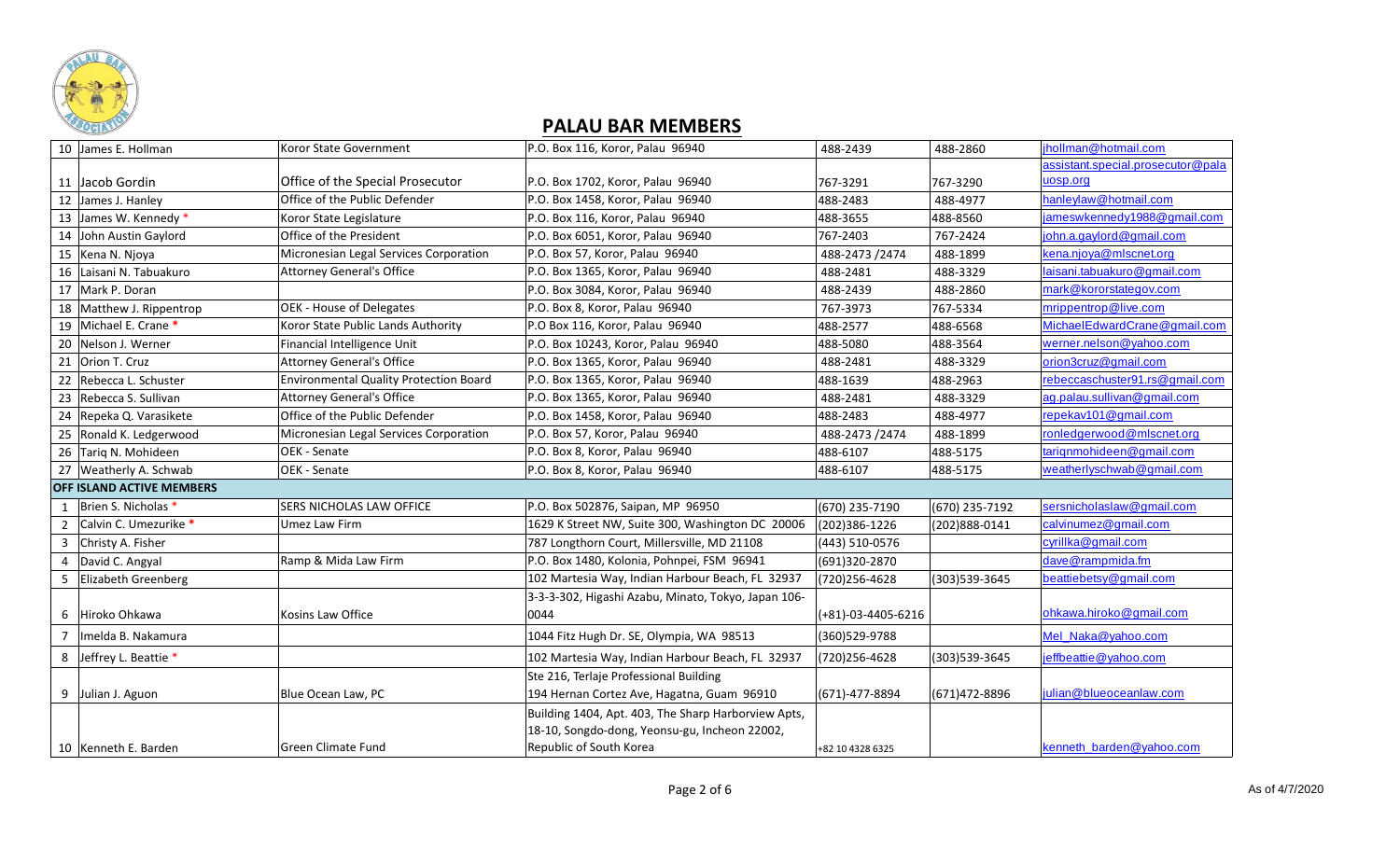

| 11 I Lauren S.<br>Henry | 98201<br>WA<br><b></b><br>'t 2. Everett.<br>olby Ave Unit | (813)361-1400 |  |
|-------------------------|-----------------------------------------------------------|---------------|--|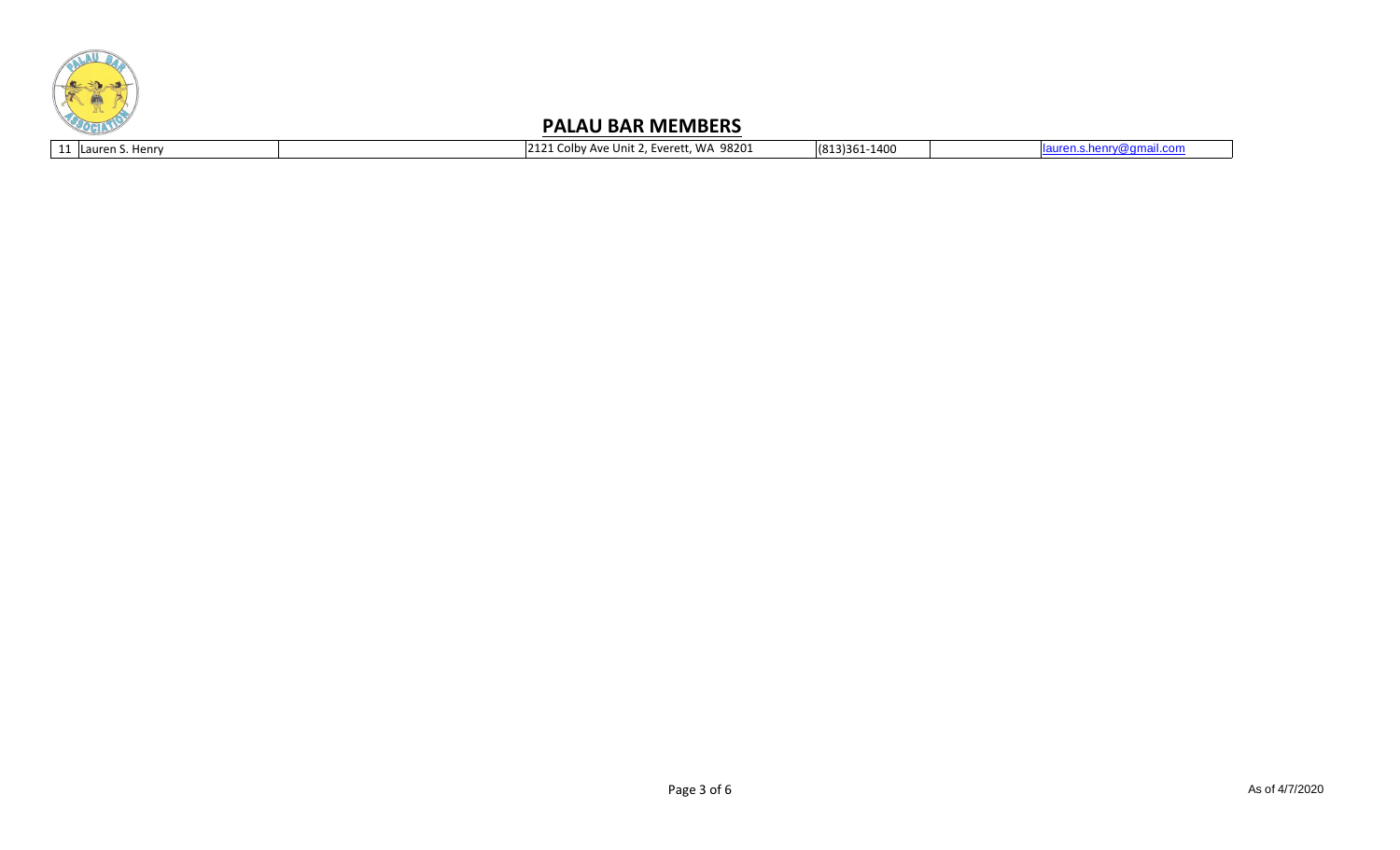

|   |                                    |                                              | 28th Floor, South Tower Beijing Kerry Centre 1    |                  |                |                                 |
|---|------------------------------------|----------------------------------------------|---------------------------------------------------|------------------|----------------|---------------------------------|
|   |                                    |                                              | Guanghua Road, Chaoyang District Beijing 1000020, | (+86) 188 0017   |                |                                 |
|   | 12 Lin Yiyun                       | Dechert LLP Beijing Representative Office US | <b>PRC</b>                                        | 8964             |                | linyiyun@sz.pku.edu.cn          |
|   | 13 Michael A. White                | The Law Office of Michael A. White, LLC      | P.O. 5222 CHRB, Saipan, MP 96950-5222             | (670) 234-6547   | (670)234-9537  | mwhite@saipan.com               |
|   |                                    |                                              | 238 Archbishop F. C. Flores St.                   |                  |                |                                 |
|   | 14 Richard L. Johnson *            | Blair Sterling Johnson & Martinez, P.C.      | Suite 1008 DNA Bldg, Hagatna, Guam 96910-5205     | (671) 477-7857   | (671) 472-4290 | rljohnson@bsjmlaw.com           |
|   | 15 Roy T. Chikamoto                |                                              | P.O. Box 12199, Honolulu, Hawaii 96828-1199       | (808) 973-0033   | (808) 973-0031 | chikamotr001@hawaii.rr.com      |
|   |                                    |                                              | 330 Hernan Cortez Ave.                            |                  |                |                                 |
|   | 16 Sirena P. Cassidy *             | Civille & Tang, PLLC                         | Suite 200, Hagatna, Guam 96910                    | (671) 472-8868   | (671) 477-2511 | spcassidy@civilletang.com       |
|   |                                    |                                              | 121 W. Harmon Industrial Park Rd, Tamuning, Guam  |                  |                |                                 |
|   | 17 Steven Carrara                  | IT&E                                         | 96913                                             | (671) 922-4454   | (671) 646-4723 | steven.carrara@itehq.net        |
|   | 18 Steven R. Marks *               |                                              | 45 Seaside South Court, Keywest, FL 33040         | (941) 661-9607   |                | stevenrmarks@hotmail.com        |
|   |                                    |                                              | 238 Archbishop Flores St.                         |                  |                |                                 |
|   | 19 Thomas C. Sterling              | BLAIR STERLING JOHNSON & MARTINEZ, P.C.      | Suite 1008 Hagatna, Guam 93910-5205               | (671) 477-7857   | (671) 472-4290 | tcsterling@bsjmlaw.com          |
|   |                                    |                                              | 865 S. Marine Drive                               |                  |                |                                 |
|   | 20 Thomas L. Roberts               | DOOLEY ROBERTS & FOWLER LLP                  | Suite 201, Tamuning, Guam 96913                   | (671) 646-1222   | (671) 646-1223 | roberts@guamlawoffice.com       |
|   | 21 Timothy S. Mcgillicuddy         | Ketchikan District Attorney's Office         | 415 Main Street, Room #304, Ketchikan, AK 99901   | (312) 929-9366   |                | timmcgillicuddy@yahoo.com       |
|   |                                    |                                              |                                                   | $(671) 789 -$    |                |                                 |
|   | 22 William C. Bischoff             |                                              | 121 Calvo Beach Rd, Ipan, Talafofo, Guam 96915    | 2556/486-2557    |                | bischoffbill2@yahoo.com         |
|   |                                    |                                              | 35th 333 Lujiazui Ring Road, Pudong New District, |                  |                |                                 |
|   | 23 Xing'er Liu                     | New Development Bank                         | Shanghai, PR China 200120                         | +86-176-21687924 |                | miyaliu@sz.pku.edu.cn           |
|   | <b>LOCAL INACTIVE MEMBERS</b>      |                                              |                                                   |                  |                |                                 |
| 1 | Arthur Ngiraklsong                 | Palau Judiciary                              | P.O. Box 248, Koror, Palau 96940                  | 488-2182         | 488-1597       | judiciary@palausupremecourt.net |
|   | Honora E. Remengesau Rudimch       | Palau Judiciary                              | P.O. Box 248, Koror, Palau 96940                  | 488-2573         | 488-1597       | judiciary@palausupremecourt.net |
| 3 | John K. Rechucher                  | Palau Judiciary                              | P.O. Box 248, Koror, Palau 96940                  | 767-2607         | 767-2606       | judiciary@palausupremecourt.net |
| 4 | Kathleen M. Salii                  | Palau Judiciary                              | P.O. Box 248, Koror, Palau 96940                  | 488-2655         | 488-1597       | judiciary@palausupremecourt.net |
|   | Lourdes F. Materne                 | Palau Judiciary                              | P.O. Box 248, Koror, Palau 96940                  | 488-2934         | 488-1597       | judiciary@palausupremecourt.net |
|   | Oldiais Ngiraikelau                | Palau Judiciary                              | P.O. Box 248, Koror, Palau 96940                  | 488-2639         | 488-1597       | judiciary@palausupremecourt.net |
|   | 7 RoseMary Skebong                 | Palau Judiciary                              | P.O. Box 248, Koror, Palau 96940                  | 488-2631         | 488-1597       | judiciary@palausupremecourt.net |
|   | <b>OFF-ISLAND INACTIVE MEMBERS</b> |                                              |                                                   |                  |                |                                 |
|   | 1 Antonio L. Cortes                | Antonio L. Cortes, Attorney at Law           | 528 Wisteria Way, San Rafael, CA 94903            | (415) 250-5020   |                | corteslaw@comcast.net           |
|   | 2 Ayumi Nishino                    | <b>NEC Corporation</b>                       | Shiba 5-Chome, Minato-ku, Tokyo 108-8001          | +81-3-3798-6989  |                | ayuminishino@nec.com            |
|   |                                    |                                              | 1210 Pia Marine, 193 Tumon Lane, Tamuning, Guam   |                  |                |                                 |
|   | 3 Colin P.A. Jones                 |                                              | 96913                                             |                  |                | colin.jones@lexdoxjapan.com     |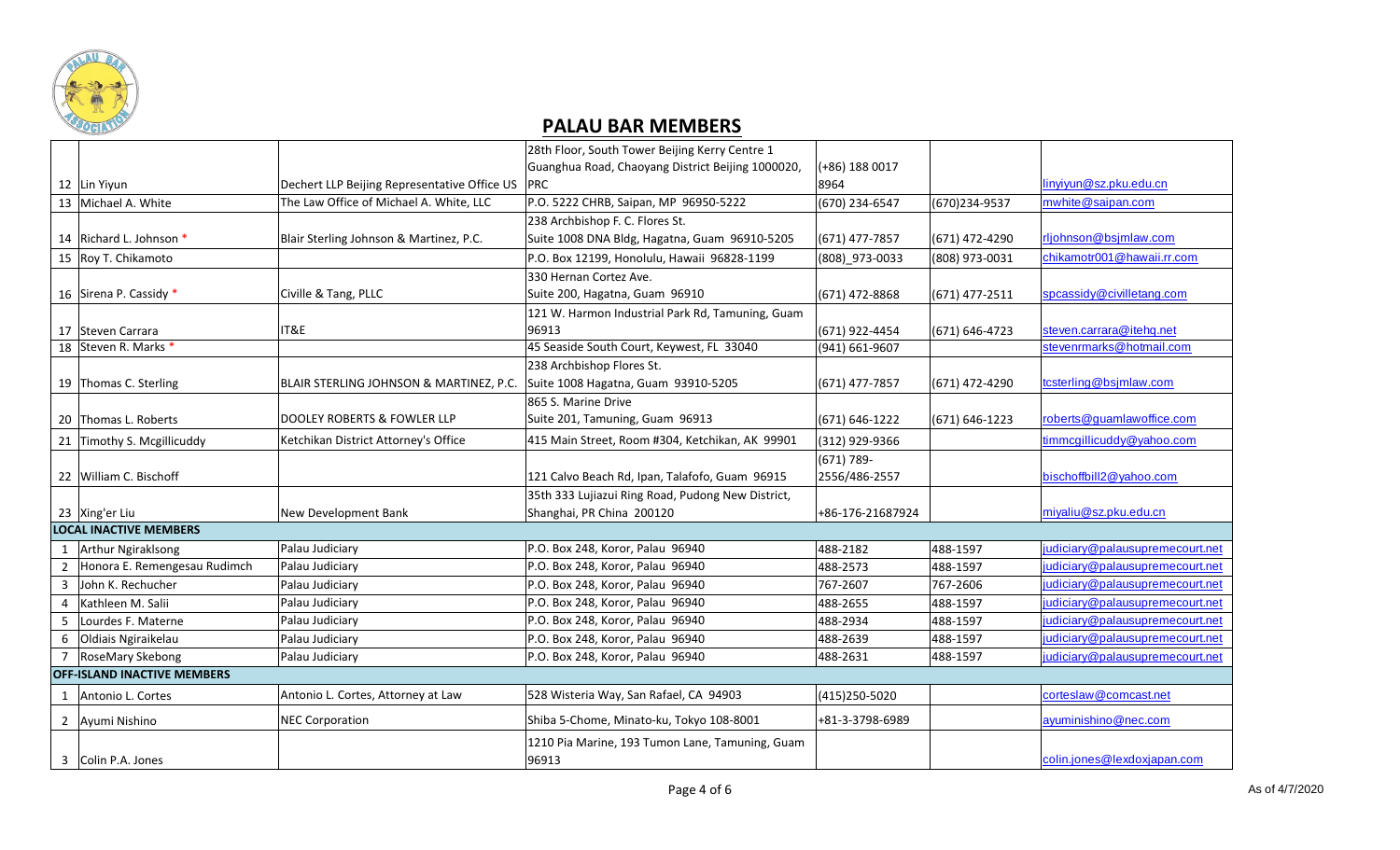

4 Christopher L. Hale VS Department of Justice P. O. Box 2288, Arlington VA 22202 (202) 305-0327 (202) 514-4485 [crawdaddyhale@hotmail.com](mailto:crawdaddyhale@hotmail.com)